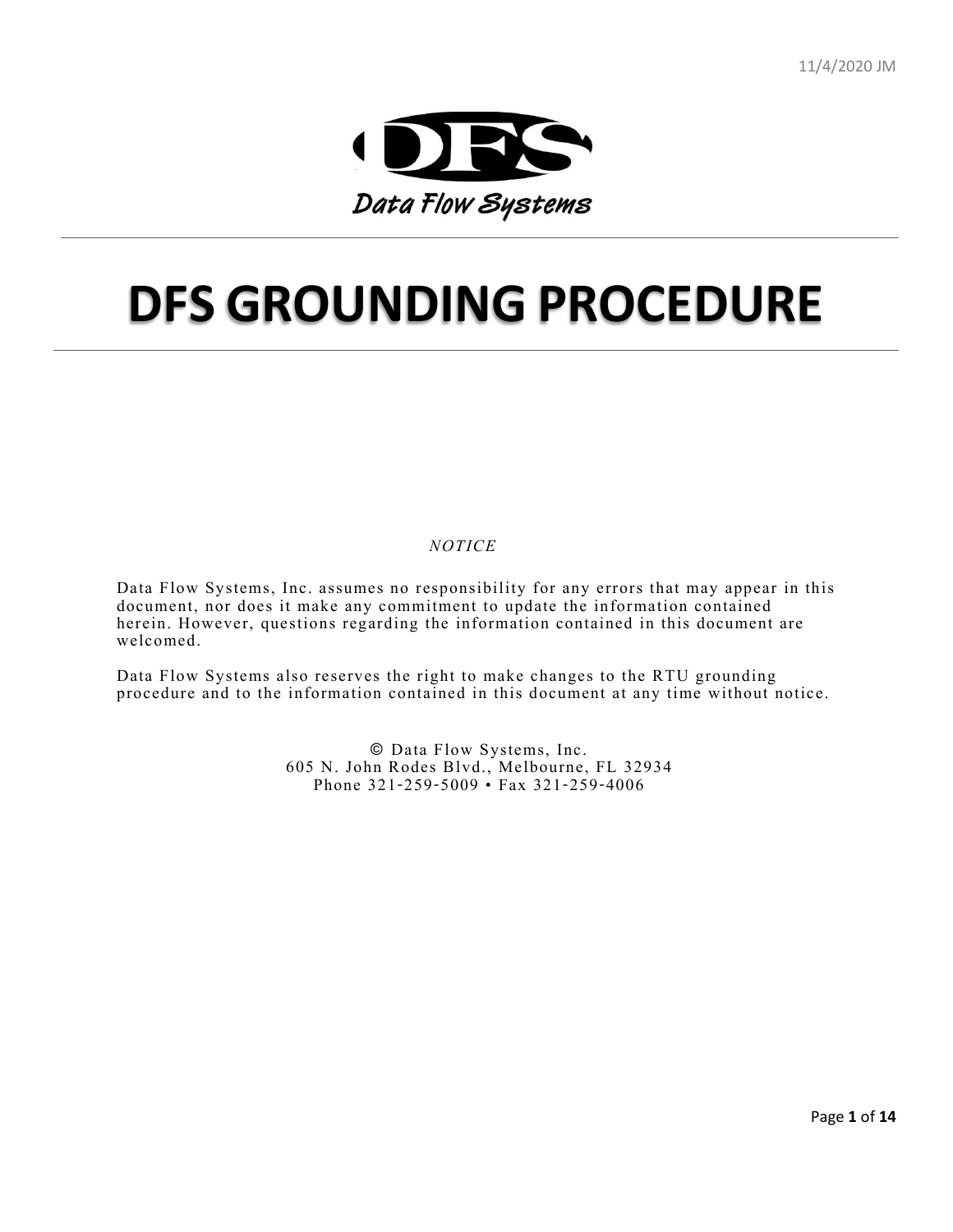## **Scope**:

The purpose of this procedure is to outline the process of grounding DFS equipment to meet electrical safety requirements, lightning suppression requirements, and improve RF signal Propagation.

### **Requirements**:

- Must have an earth ground clamp meter (recommended: Fluke 1630-2-FC or Megger DET14C).
- Must possess the NFPA 70E Cat 0 1,000VAC/ 1,500VDC rated gloves and other PPE.
- A locate must be performed before any work can be done with a new ground rod.
- The ground wire should be direct burial solid #6 (preferred) or #6 stranded in conduit. (*Note: #6 strand wire should be run within conduit. #6 sold bare wire should be ran outside of conduit)*
- Zinc based Cold Galvanizing Compound Spray and tools to drive the rod will also be needed.
- All personnel implementing this process should have completed NFPA 70E or other electrical safety Training.



 **Note**: *Underground locates Must have been completed and NFPA 70E (Cat 0) 1,000VAC/ 1,500VDC rated Gloves and other Personal Protection Equipment (PPE) are Required prior to proceeding any further with this procedure.*

#### **INSTRUCTIONS**:

Section One: *Tower Mounted RTU Grounding.* (See illustration 1 and 2)

- 1. Deenergize the main AC power for the station or building where the grounding process is being applied.
- 2. Verify the locate markers are not near the location where the ground rod is being placed.
- 3. At a position adjacent to the concrete pad nearest to the back of the tower's rear leg, drive the 5/8" X 10' ground rod in the ground until just below concrete pad.
- 4. Grounding: Determine if the site work is completed.
	- 4.1. **Temporary Ground (site work not complete)** Run a #6 solid copper wire between the copper grounding rod and the tower base. Attach the wire to the ground rod with a 5/8" tear drop ground rod clamp. Use a 1-1/4" Jclamp with copper screw to attach the temporary ground to the tower leg.
	- 4.2. **Permanent Ground (site work complete)** Run a continuous run of #6 solid copper wire from the polyphaser mounting bolt, tower leg J-Clamp, DFS ground rod, and the local utility ground rod. Attach the wire to the ground rod with a 5/8" tear drop ground rod clamp. Use a 1-1/4" J-clamp with copper screw to attach the tower rear leg.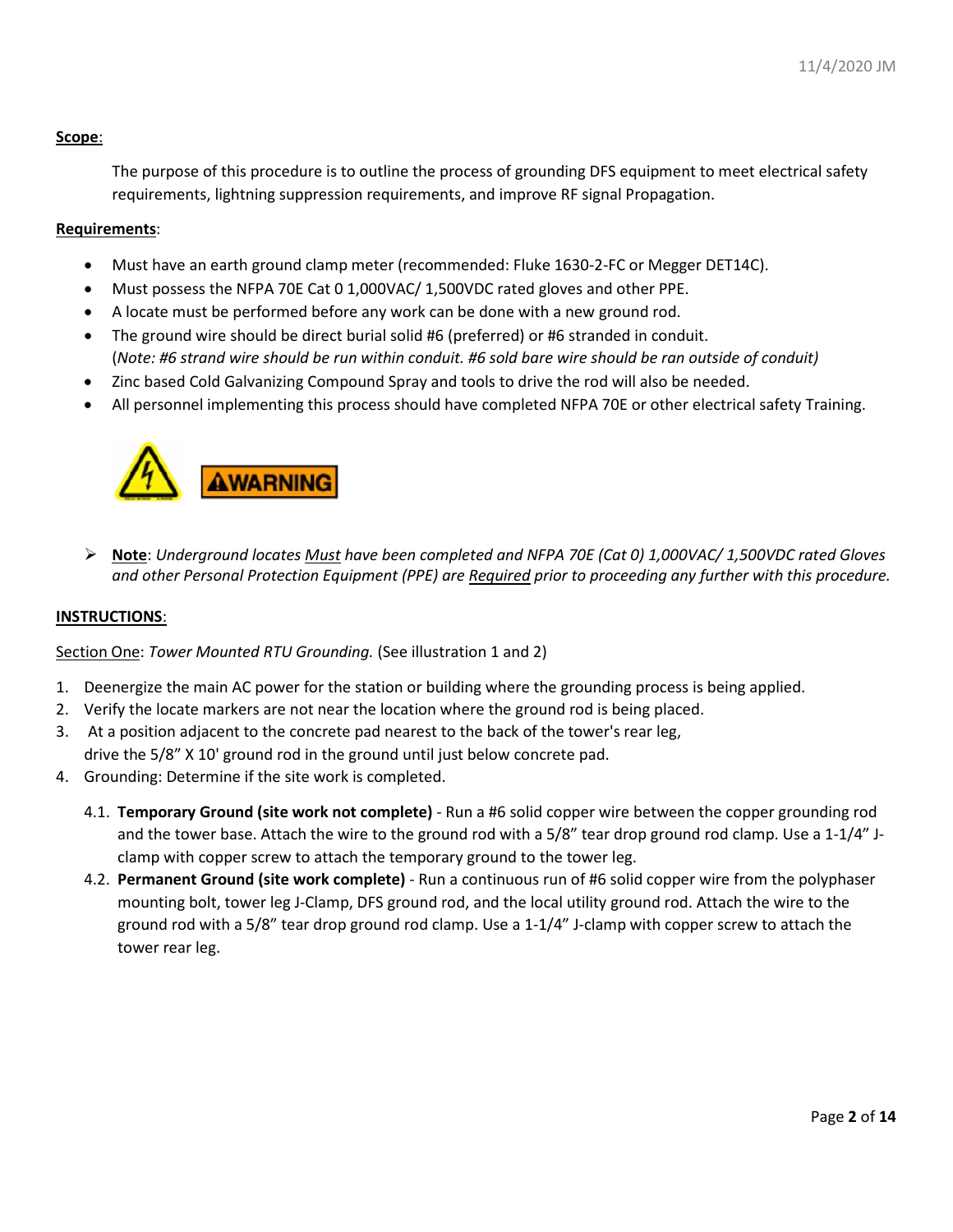

**Illustration 1** – *Ground wire connected to Tower Leg*

- 5. Once the grounding system is established, measure the resistance to Earth ground using an Earth ground clamp meter. With the display of the meter facing you, measure between the J-Clamp and the Ground rod clamp. The resistance should measure less than 25  $\Omega$  (ohm's) (NEC minimum ground resistance requirement). The ideal resistance for lightning suppression and RF signal efficiency is less than 5 Ω.
- 6. If the grounding system's resistance does not meet the 25  $\Omega$  requirement, an additional ground rod is needed. Place second ground rod no less than 6ft (2M) from the first ground rod. There must be a continuous run of #6 copper wire and no more than 1 conductor for each ground rod clamp. (See illustration 2 below)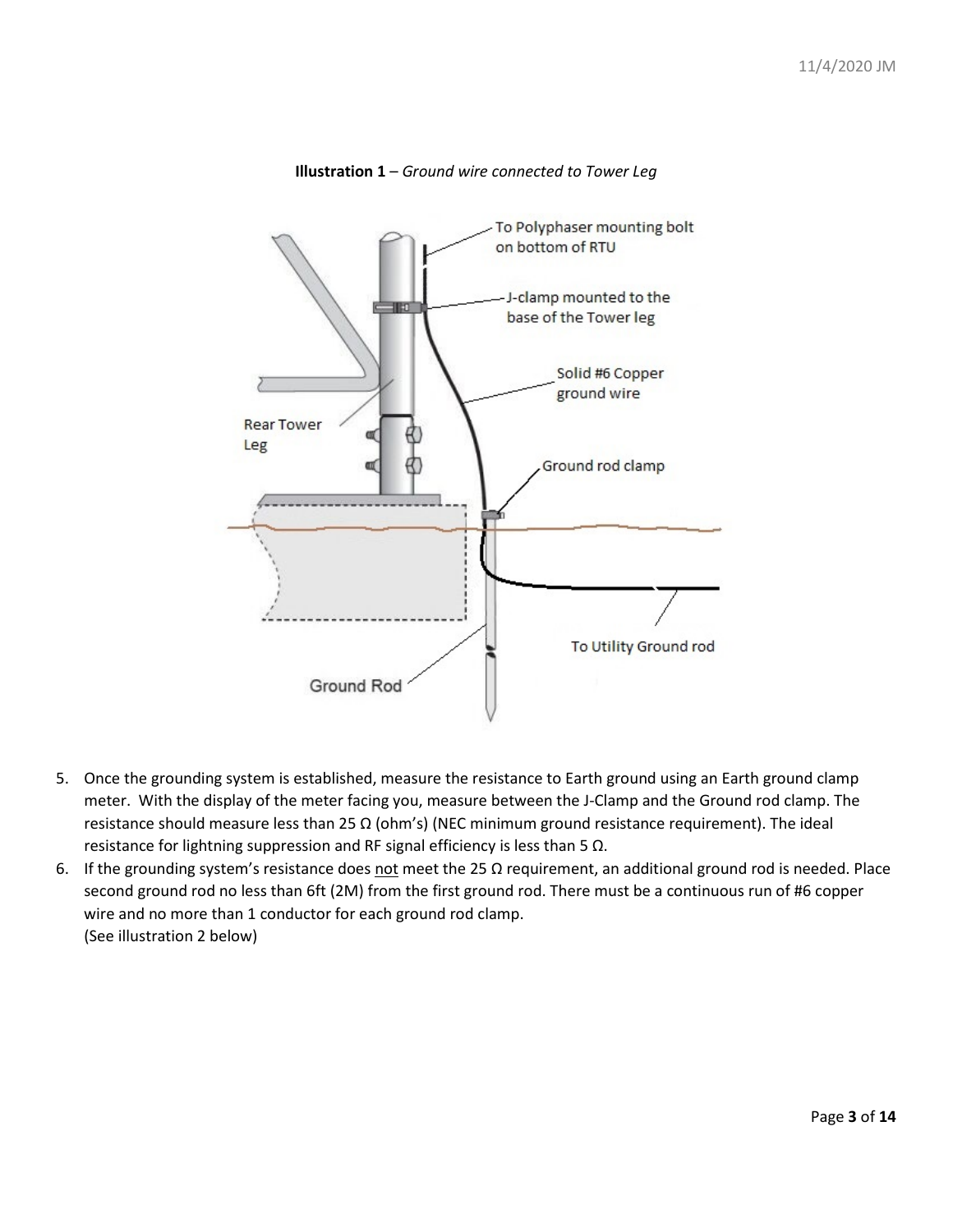



7. Once grounding resistance and bonding has met the 25 Ω minimum, spray all Ground Rod clamps and J-clamps with a zinc based Cold Galvanizing Compound Spray for preventing oxidation from affecting the grounding system's resistance to corrosion.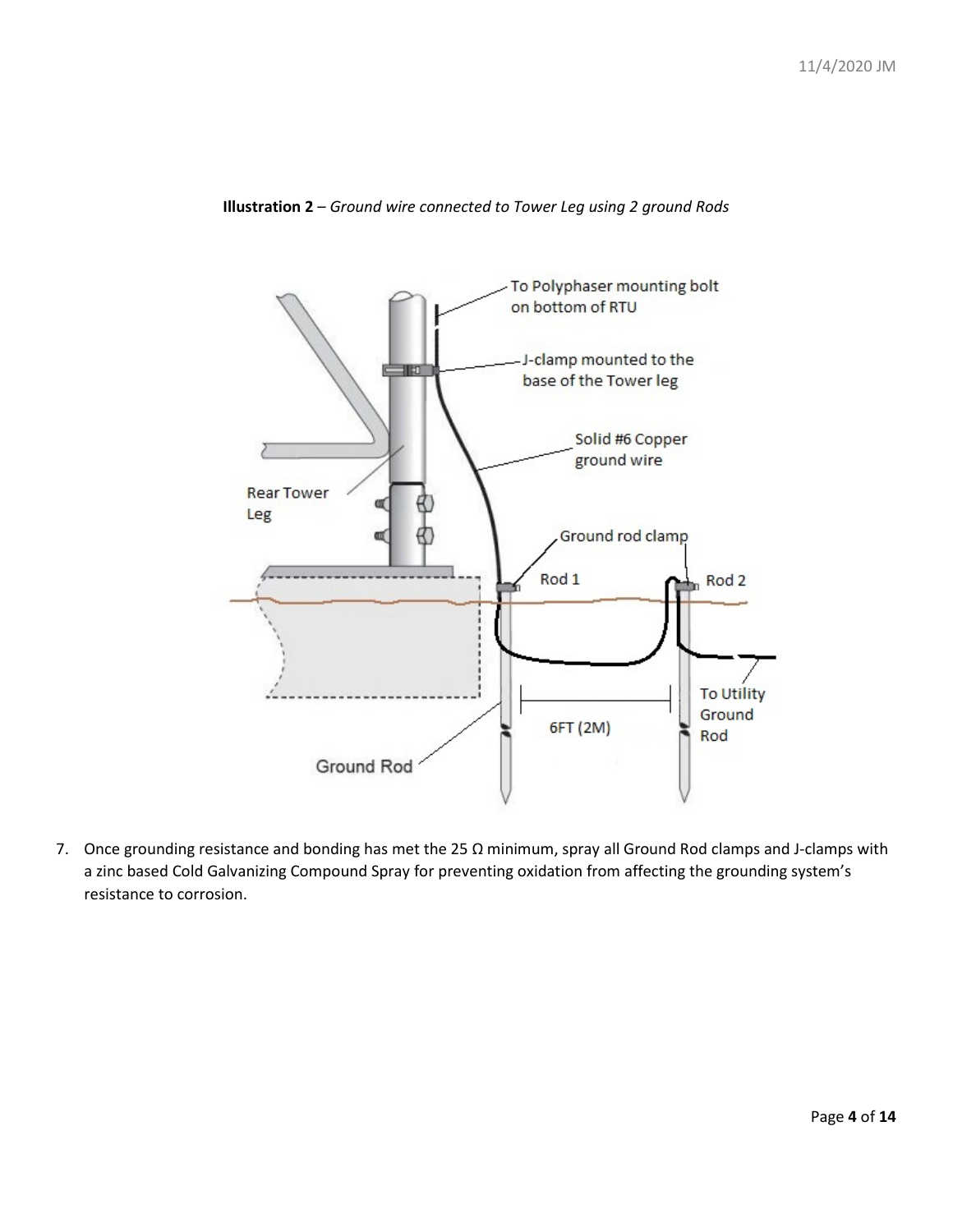Section Two: *Unistrut mounted panel Grounding*. (See illustration 3 and 4)

- 1. Deenergize the main AC power for the station or building where the grounding process is being applied.
- 2. Verify the locate markers are not near the location where the ground rod is being placed.
- 3. At a position adjacent to the concrete pad nearest to the galvanized antenna mast, drive the 5/8" X 10' ground rod into the ground until just below concrete pad.
- 4. Grounding: Determine if the site work is completed.
	- 4.1. **Temporary Ground (site work not complete)** Run a #6 solid copper wire between the copper grounding rod and the base of the galvanized antenna mast. Attach the wire to the ground rod with a 5/8" tear drop ground rod clamp. Use a 1-1/4" J-clamp with copper screw to attach the temporary ground to the base of the galvanized antenna mast.
	- 4.2. **Permanent Ground (site work complete)** Run a continuous run of #6 solid copper wire from the polyphaser mounting bolt, antenna mast J-Clamp, DFS ground rod, and the local utility ground rod. Attach the wire to the ground rod with a 5/8" tear drop ground rod clamp. Use a 1-1/4" J-clamp with copper screw to attach the base of the antenna mast.

## **Illustration 3** – *Ground wire connected to antenna mast mounted on Unistrut*

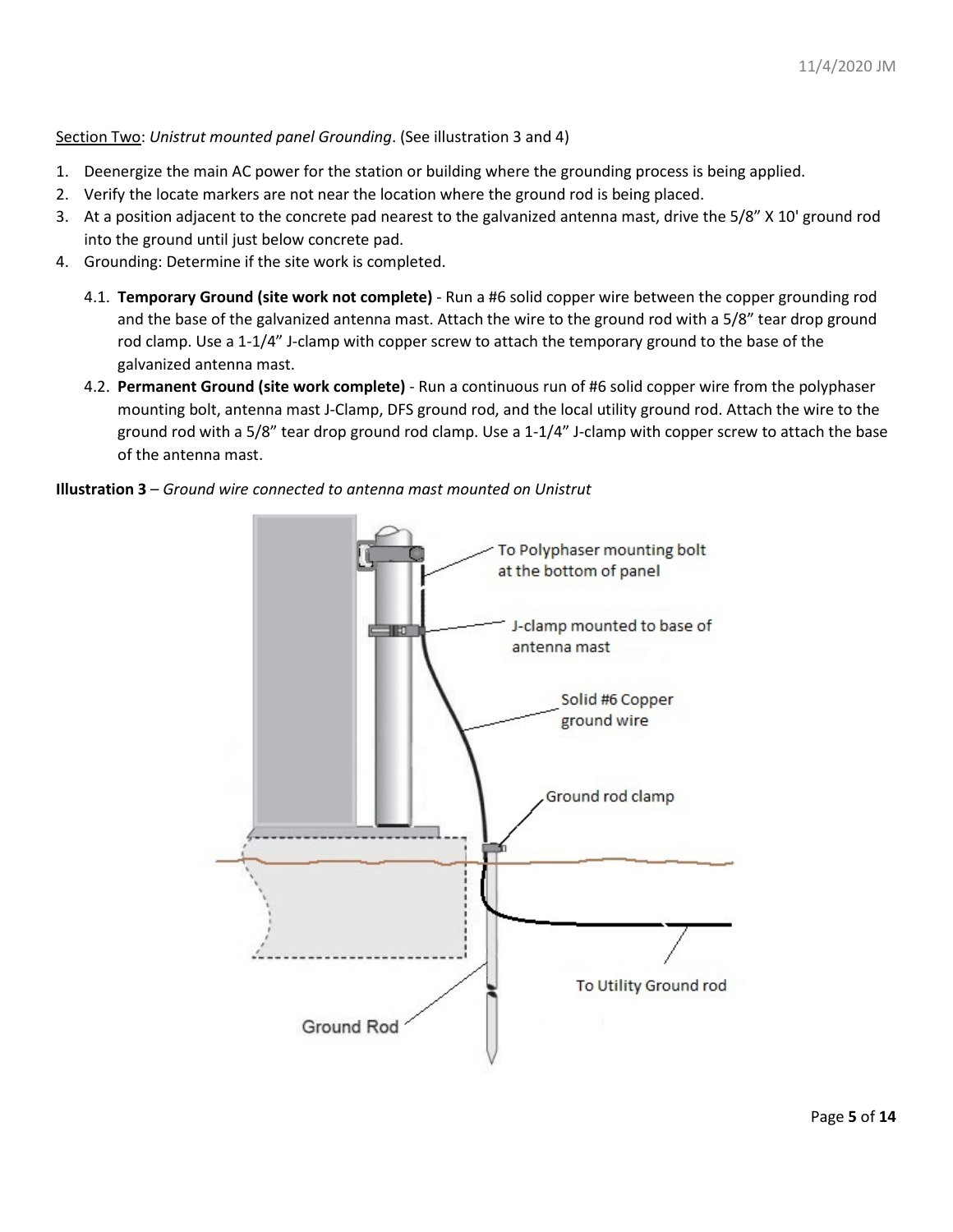- 5. Once the grounding system is established, measure the resistance to Earth ground using an Earth Ground clamp meter. With the display of the meter facing you, measure between the J-Clamp and the Ground rod clamp. The resistance should measure less than 25  $\Omega$  (ohm's) (NEC minimum ground resistance requirement). The ideal resistance for lightning suppression and RF signal efficiency is less than 5 Ω.
- 6. If the grounding system's resistance does not meet the 25  $\Omega$  requirement, an additional ground rod is needed. Place second ground rod no less then 6ft (2M) from the first ground rod. There must be a continuous run of #6 copper wire and no more than 1 conductor for each ground rod clamp. (See illustration 4 below)

**Illustration 4** – *Ground wire connected to antenna mast mounted on Unistrut using 2 ground Rods*



7. Once grounding resistance and bonding has met the 25 Ω minimum, spray all Ground Rod clamps and J-clamps with a zinc based Cold Galvanizing Compound Spray for preventing oxidation from affecting the grounding system's resistance to corrosion.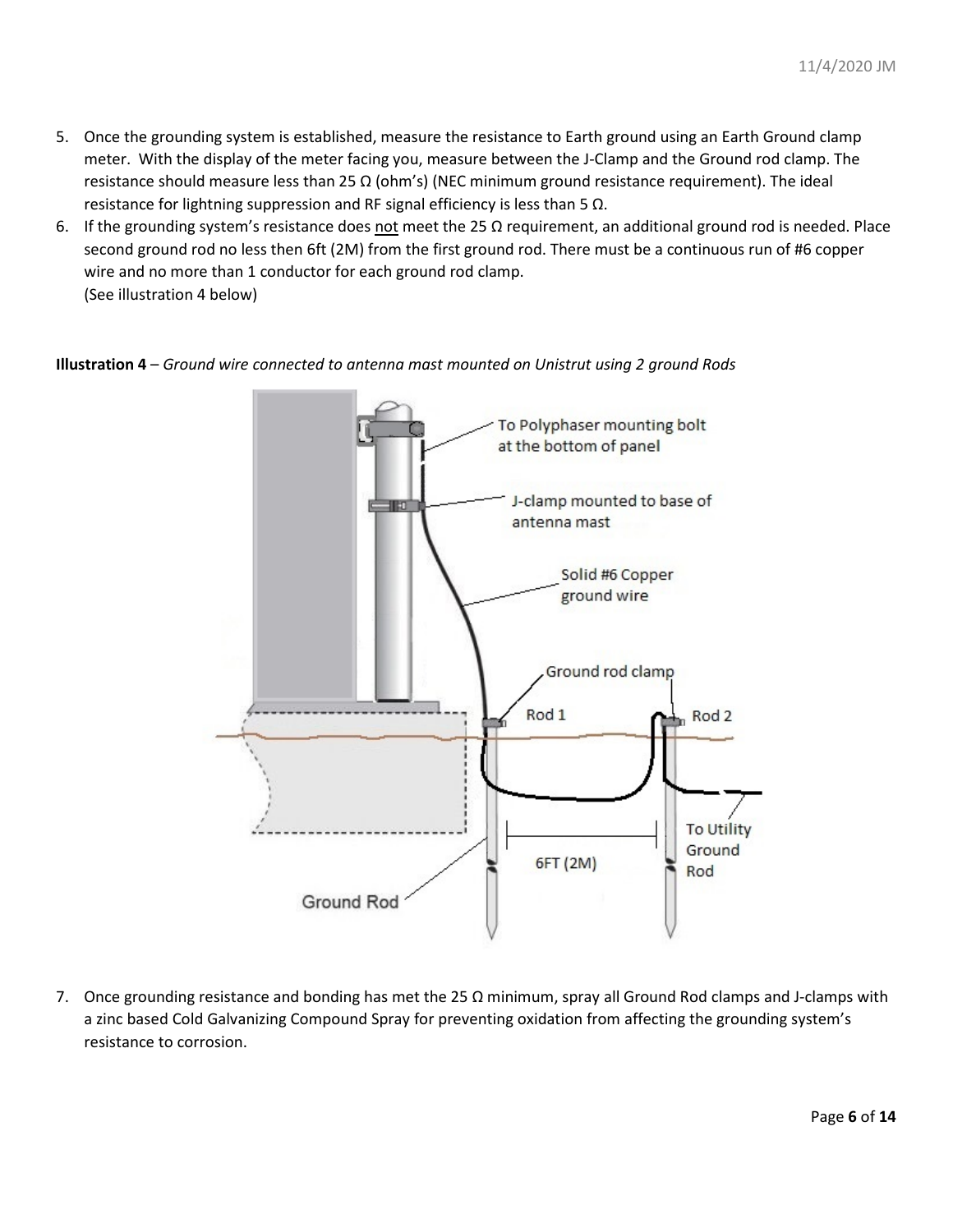Section Three: *Building mounted RTU/panel grounding*. (See illustration 5 through 9) (*Note: The bond to the Utility Ground Rod can be made by connecting the polyphaser to the electrical Service Ground*)

- 1. Deenergize the main AC power for the station or building where the grounding process is being applied.
- 2. Verify the locate markers are not near the location where the Ground rod is being placed.
- 3. At a position adjacent to the concrete pad nearest to the back of the tower's rear leg, drive the 5/8" X 10' ground rod in the ground until just below concrete pad.
- 4. Grounding: Determine if the site work is completed.
	- 4.1. **Temporary Ground (site work not complete)** Run a #6 solid copper wire between the copper grounding rod and the tower base. Attach the wire to the ground rod with a 5/8" tear drop ground rod clamp. Use a 1-1/4" Jclamp with copper screw to attach the temporary ground to the tower leg.
	- 4.2. **Permanent Ground (site work complete)** Run a continuous run of #6 copper wire from the polyphaser mounting bolt, tower leg J-Clamp, DFS ground rod, and the building's utility ground rod. Attach the wire to the ground rod with a 5/8" tear drop ground rod clamp. Use a 1-1/4" J-clamp with copper screw to attach the tower rear leg.

**Illustration 5** – *Ground wire connected to Tower Leg*

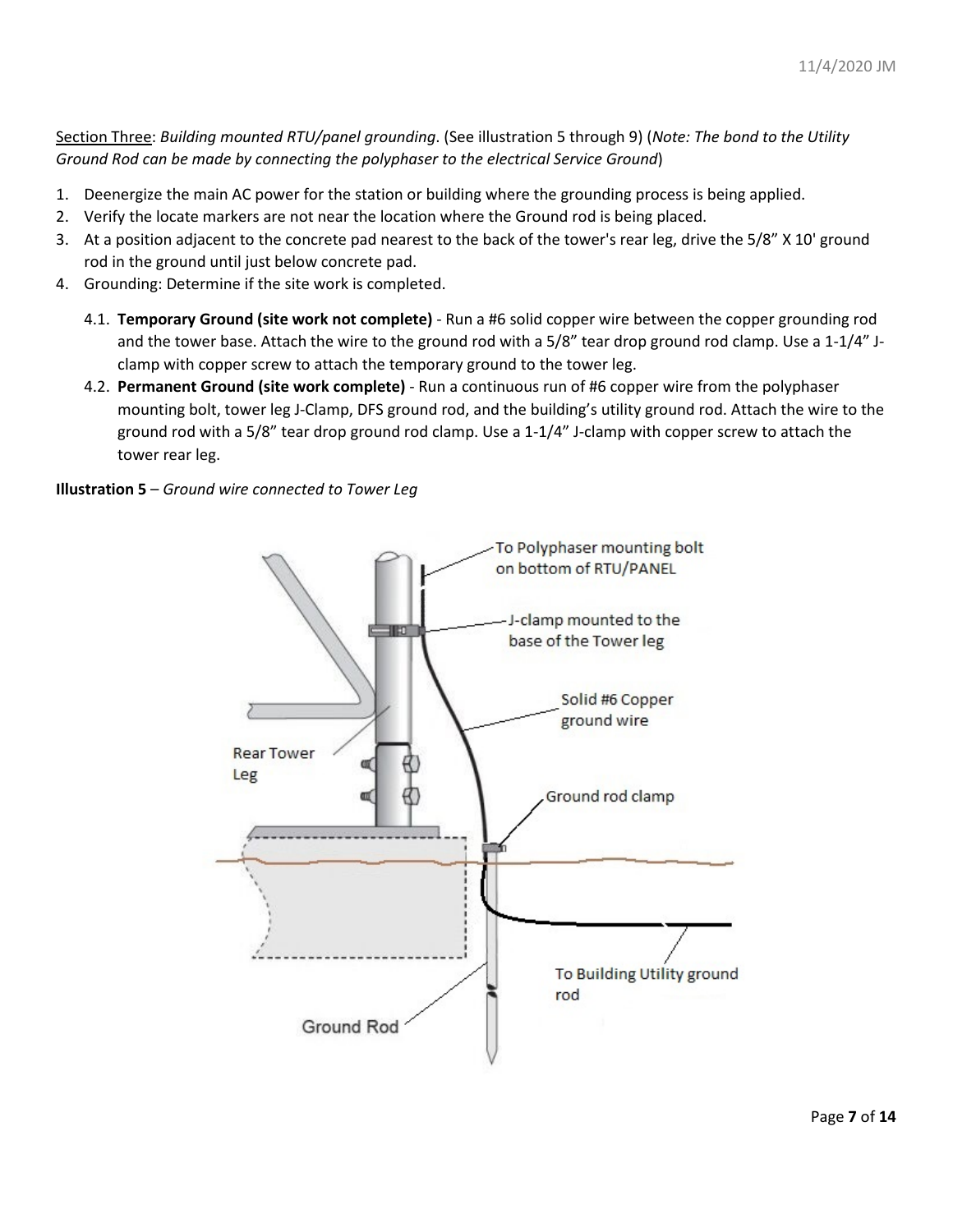

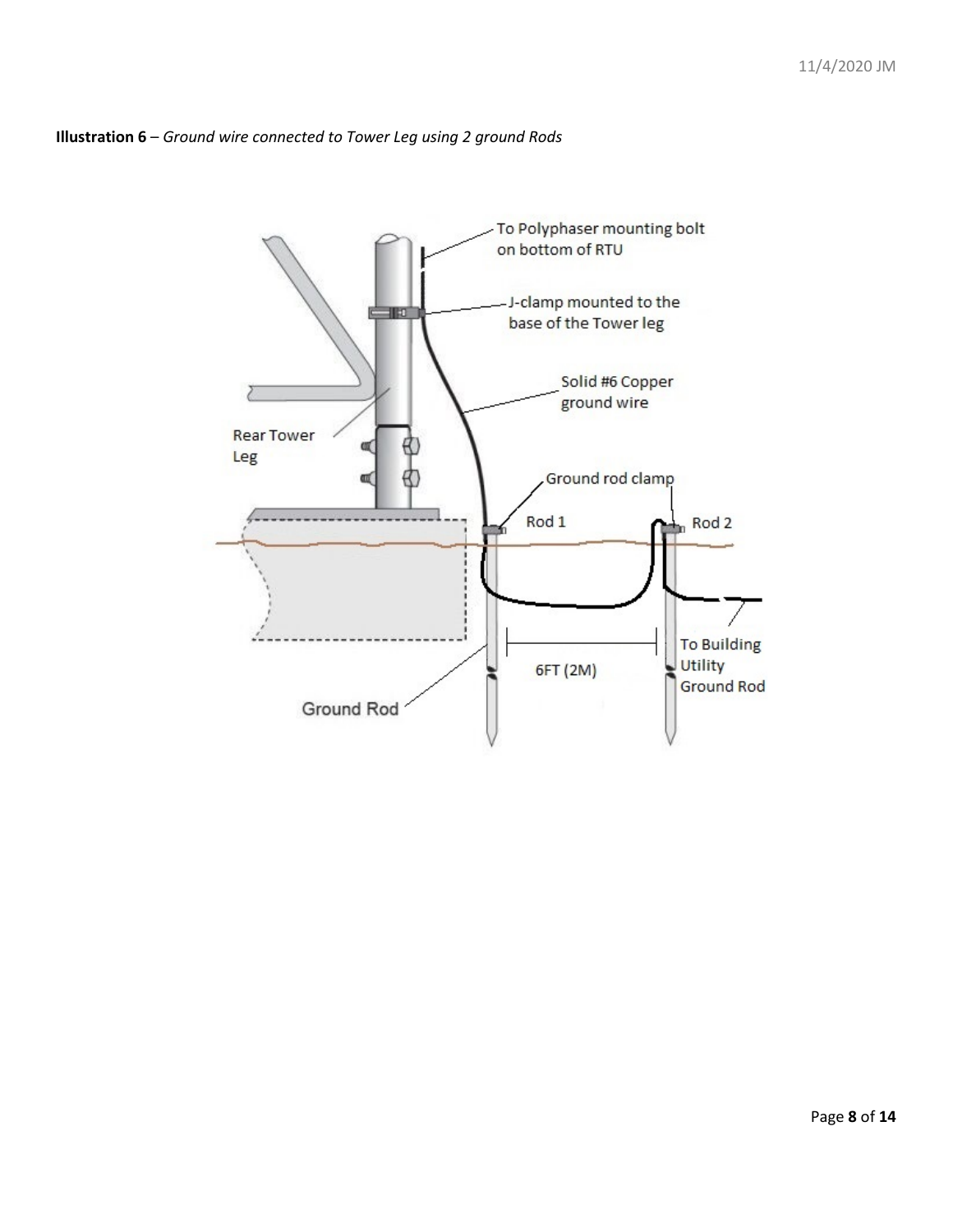

## **Illustration 7** – stranded *ground wire in conduit connected to Tower Leg*

- 5. Once the grounding system is established, measure the resistance to earth ground using an Earth Ground clamp meter. With the display of the meter facing you, measure between the J-Clamp and the Ground rod clamp. The resistance should measure less than 25  $\Omega$  (ohm's) (NEC minimum ground resistance requirement). The ideal resistance for lightning suppression and RF signal efficiency is less than 5 Ω.
- 6. If the grounding system's resistance does not meet the 25  $\Omega$  requirement, an additional ground rod is needed. Place second ground rod no less than 6ft (2M) from the first ground rod. There must be a continuous run of #6 copper wire and no more than 1 conductor for each ground clamp.
- 7. Once grounding resistance and bonding has met the 25 Ω minimum, spray all Ground Rod clamps and J-clamps with a zinc based Cold Galvanizing Compound Spray for preventing oxidation from affecting the grounding system's resistance to corrosion.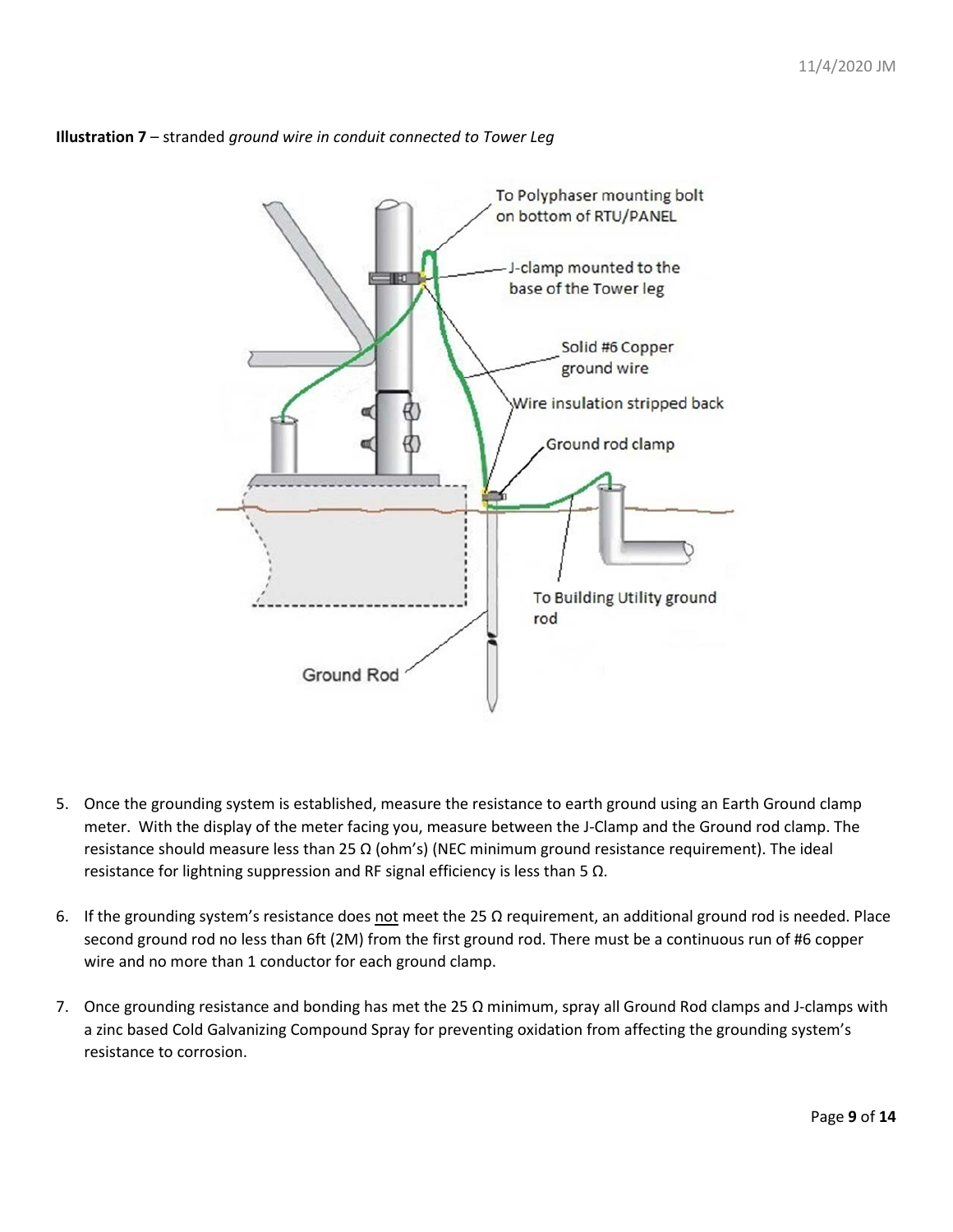**Illustration 8** – Stranded *ground wire in conduit connected to Tower Leg (Note: The green wire on the polyphaser is bonded to the building's electrical service ground.)*

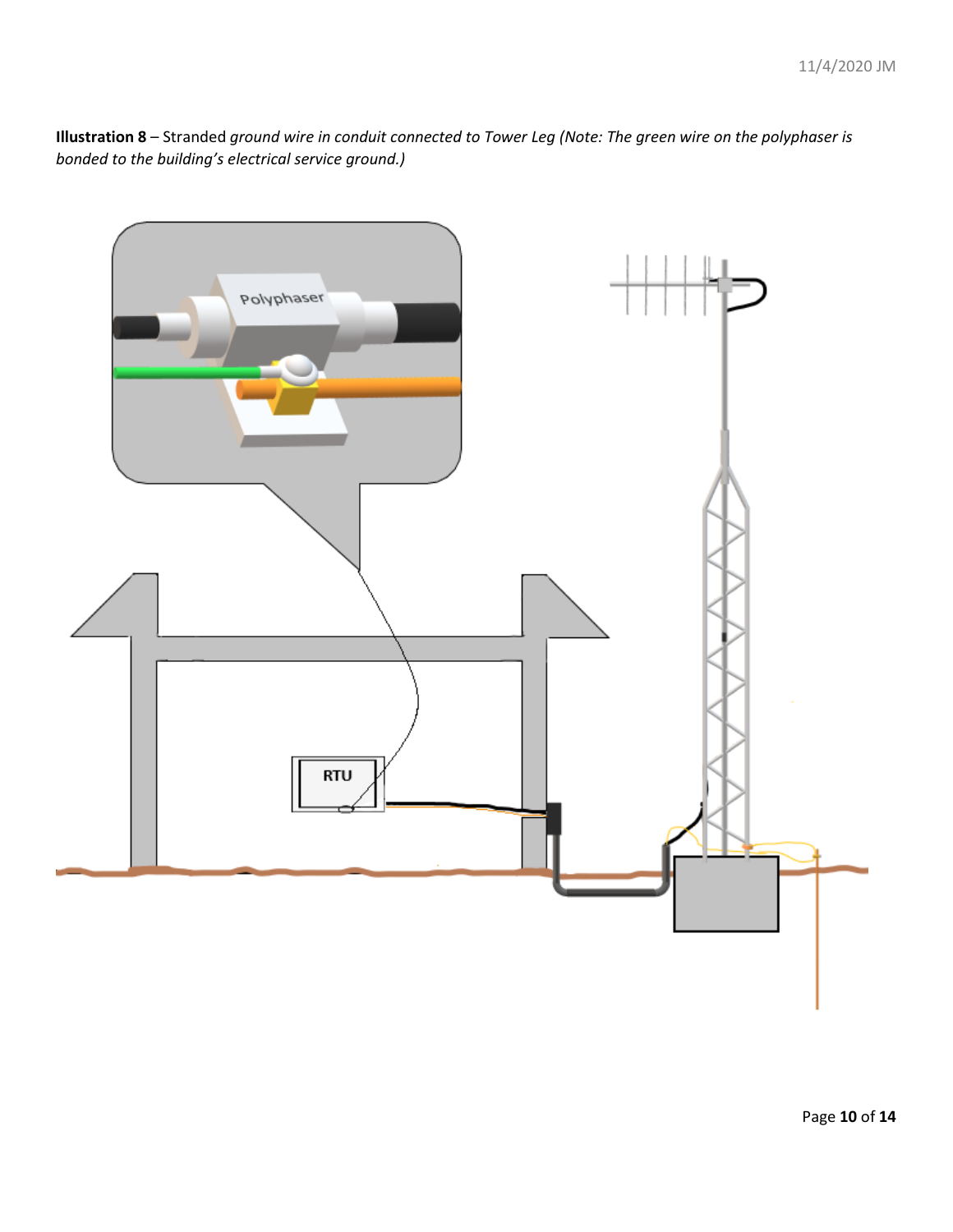**Illustration 9** – Stranded *ground wire to roof mounted antenna. (Note: The green wire on the polyphaser is bonded to the building's electrical service ground.)*

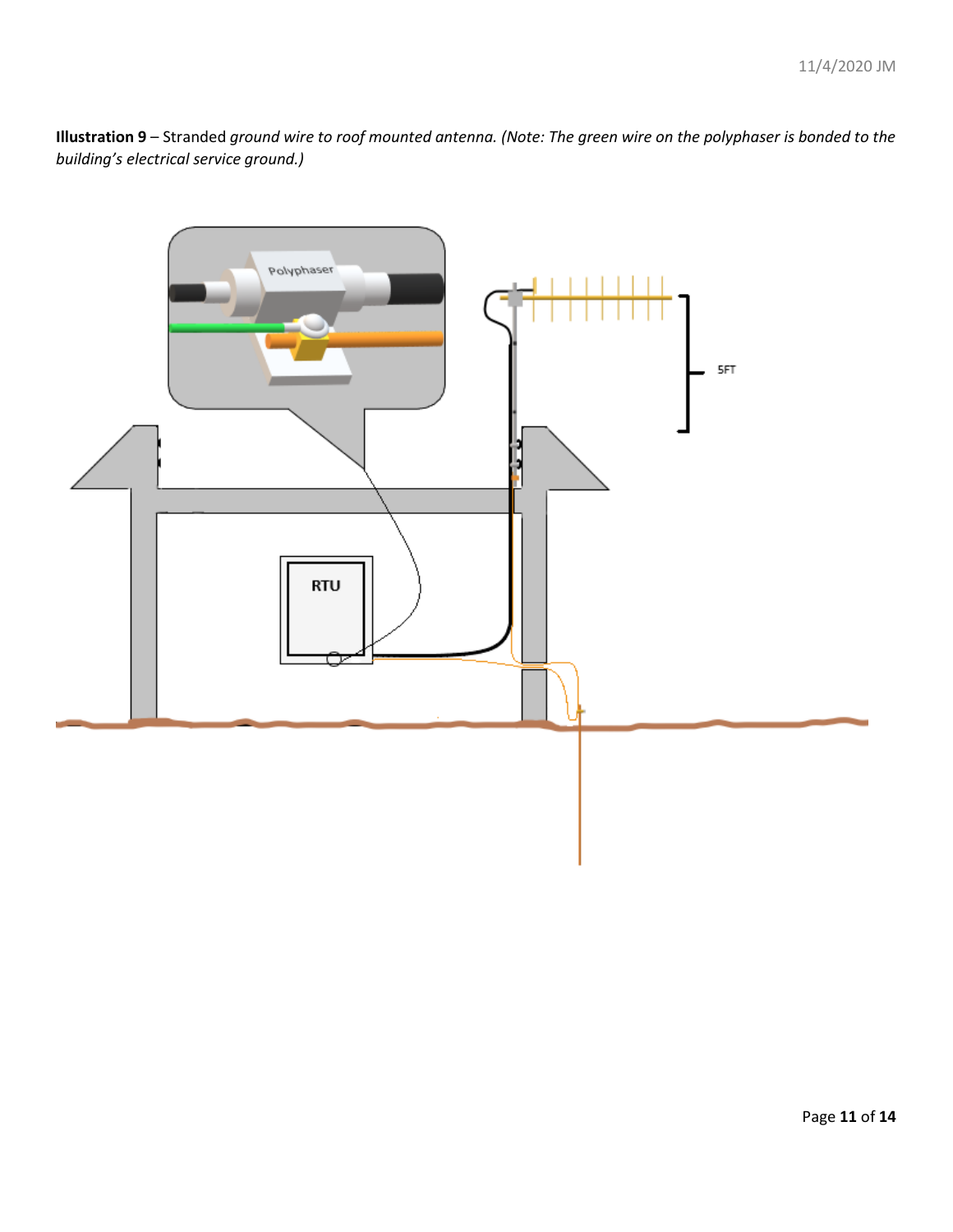Section Four: *Building mounted CTU grounding*. (See illustration 10 and 11) (*Note: The bond to the Utility Ground Rod can be made by connecting the polyphaser to the electrical Service Ground.*)

- 1. Deenergize the main AC power for the station or building where the grounding process is being applied.
- 2. Verify the locate markers are not near the location where the ground rod is being placed.
- 3. At a position adjacent to the concrete pad nearest to the back of the tower's rear leg,
	- 3.1. drive the 5/8" X 10' ground rod in the ground until just below concrete pad.
- 4. Grounding: Determine if the site work is completed.
	- 4.1. **Temporary Ground (site work not complete)** Run a #6 solid copper wire between the copper grounding rod and the tower base. Attach the wire to the ground rod with a 5/8" tear drop ground rod clamp. Use a 1-1/4" Jclamp with copper screw to attach the temporary ground to the tower leg.
	- 4.2. **Permanent Ground (site work complete)** Run a continuous run of #6 copper wire from the polyphaser mounting bolt, tower leg J-Clamp, DFS ground rod, and the building's utility ground rod. Attach the wire to the ground rod with a 5/8" tear drop ground rod clamp. Use a 1-1/4" J-clamp with copper screw to attach the tower rear leg.
- 5. Once the grounding system is established, measure the resistance to earth ground using an Earth Ground clamp meter. With the display of the meter facing you, measure between the J-Clamp and the Ground rod clamp. The resistance should measure less than 25  $\Omega$  (ohm's) (NEC minimum ground resistance requirement). The ideal resistance for lightning suppression and RF signal efficiency is less than 5 Ω.
- 6. If the grounding system's resistance does not meet the 25  $\Omega$  requirement, an additional ground rod is needed. Place second ground rod no less than 6ft (2M) from the first ground rod. There must be a continuous run of #6 copper wire and no more than 1 conductor for each ground clamp.
- 7. Once grounding resistance and bonding has met the 25 Ω minimum, spray all Ground Rod clamps and J-clamps with a zinc based Cold Galvanizing Compound Spray to prevent any oxidation from affecting the grounding system's resistance to corrosion.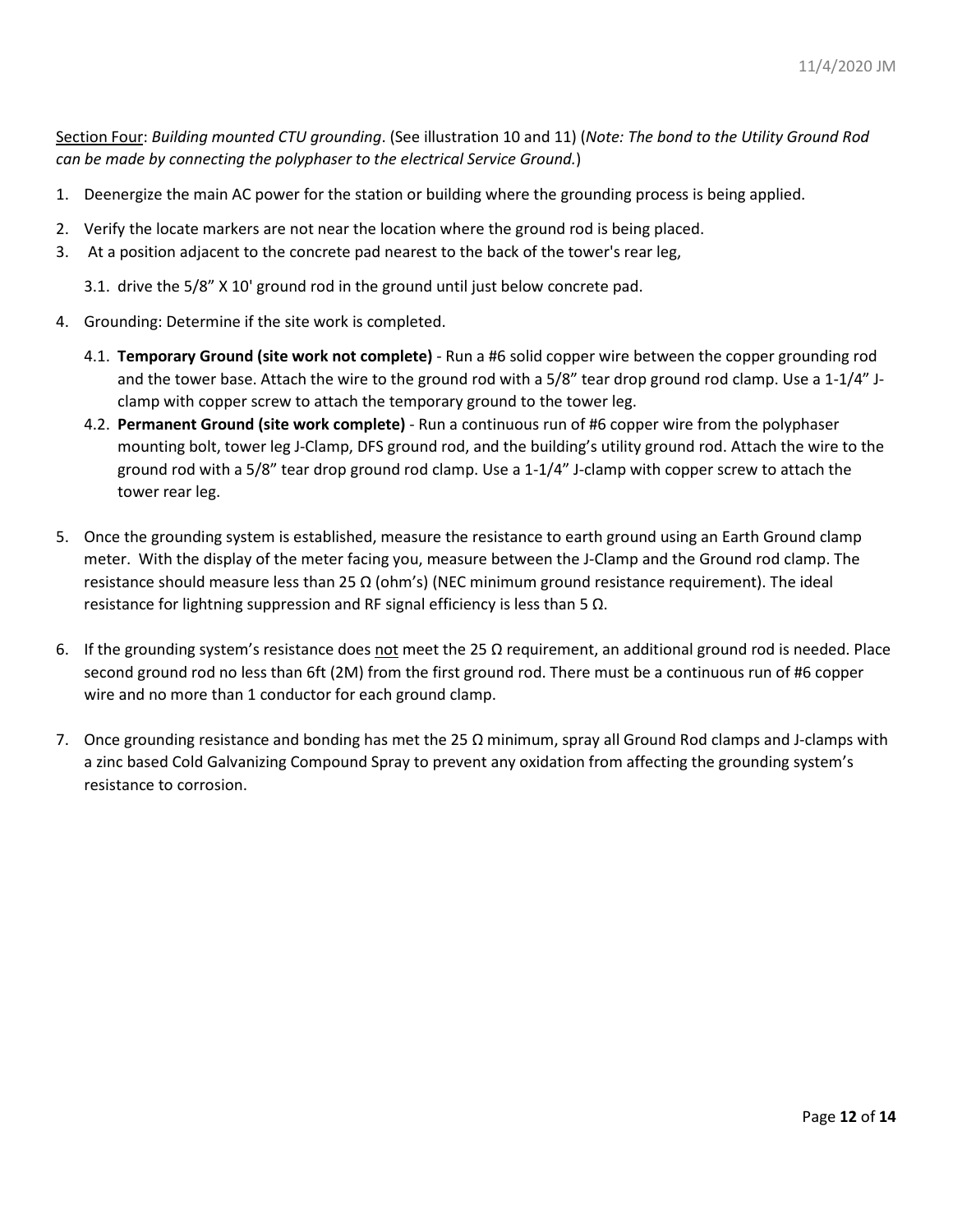

**Illustration 10** – Stranded CTU *ground wire in conduit connected to CTU Tower Leg (Note: The green wire on the polyphaser is bonded to the building's electrical service ground.)*